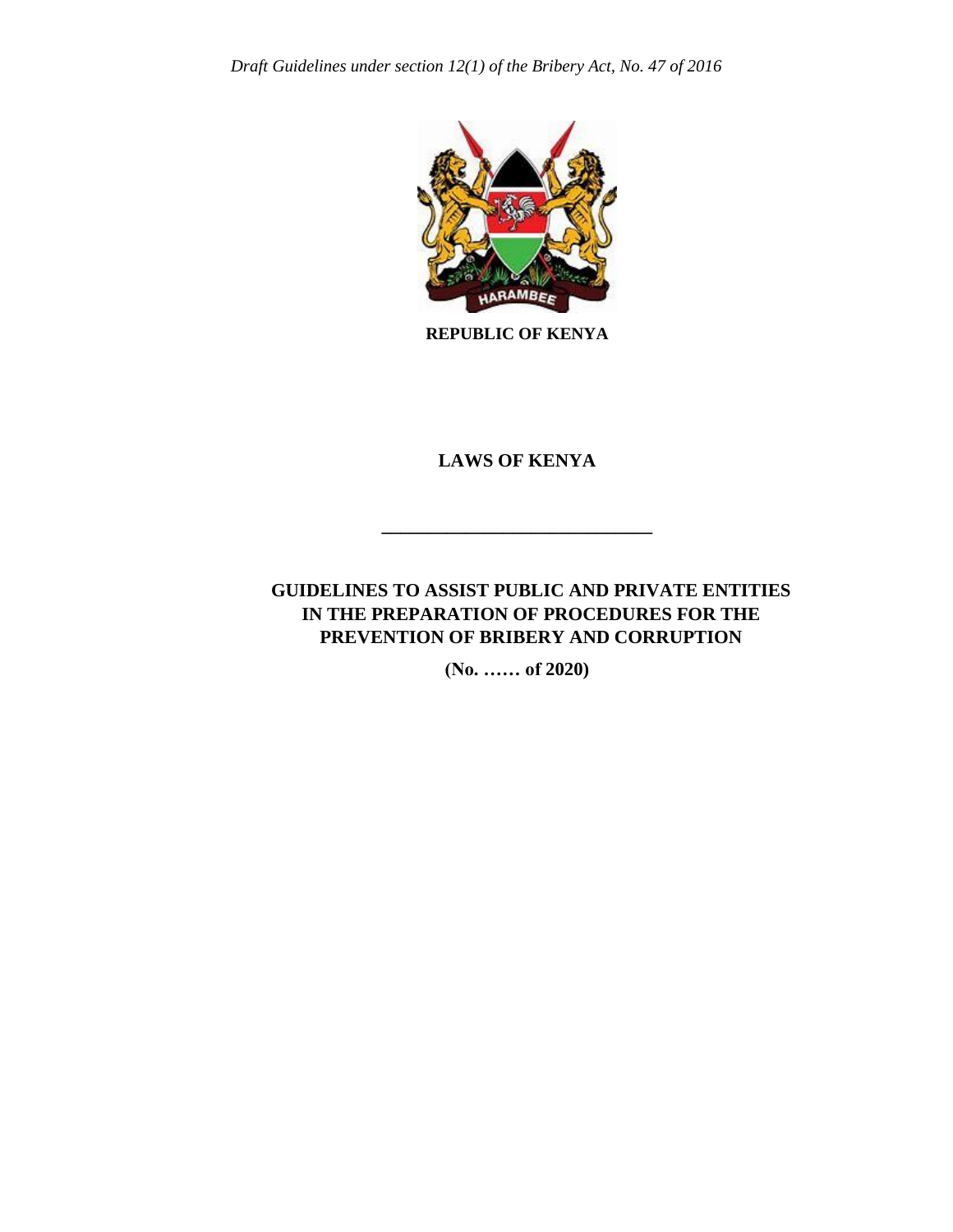#### **(No. …… of 2020)**

## **GUIDELINES TO ASSIST PUBLIC AND PRIVATE ENTITIES IN THE PREPARATION OF PROCEDURES FOR THE PREVENTION OF BRIBERY AND CORRUPTION**

#### **ARRANGEMENT OF SECTIONS**

#### **PART I – PRELIMINARY**

- 1. Introduction
- 2. Objectives and purpose of the Guidelines
- 3. Legal framework

# **PART II - PRINCIPLES IN THE FRAMEWORK FOR PREVENTION OF BRIBERY AND CORRUPTION**

- 4. Written procedures
- 5. Bribery and corruption risk assessment and management
- 6. Structure for implementation
- 7. Mechanisms for reporting bribery and corruption
- 8. Management of Reports
- 9. Protection of whistle blowers, informants and witnesses
- 10. Communication and training
- 11. Enforcement of Procedures
- 12. Monitoring, evaluation and review
- 13. Collaborations and cooperation with other actors or agencies
- 14. Liability for failure to put in place procedures

### **PART III – ASSISTANCE BY THE COMMISSION**

- 15. Advice to Entities
- 16. Advisories
- 17. Model Procedures

### **PART IV – REVIEW OF GUIDELINES**

18. Review of Guidelines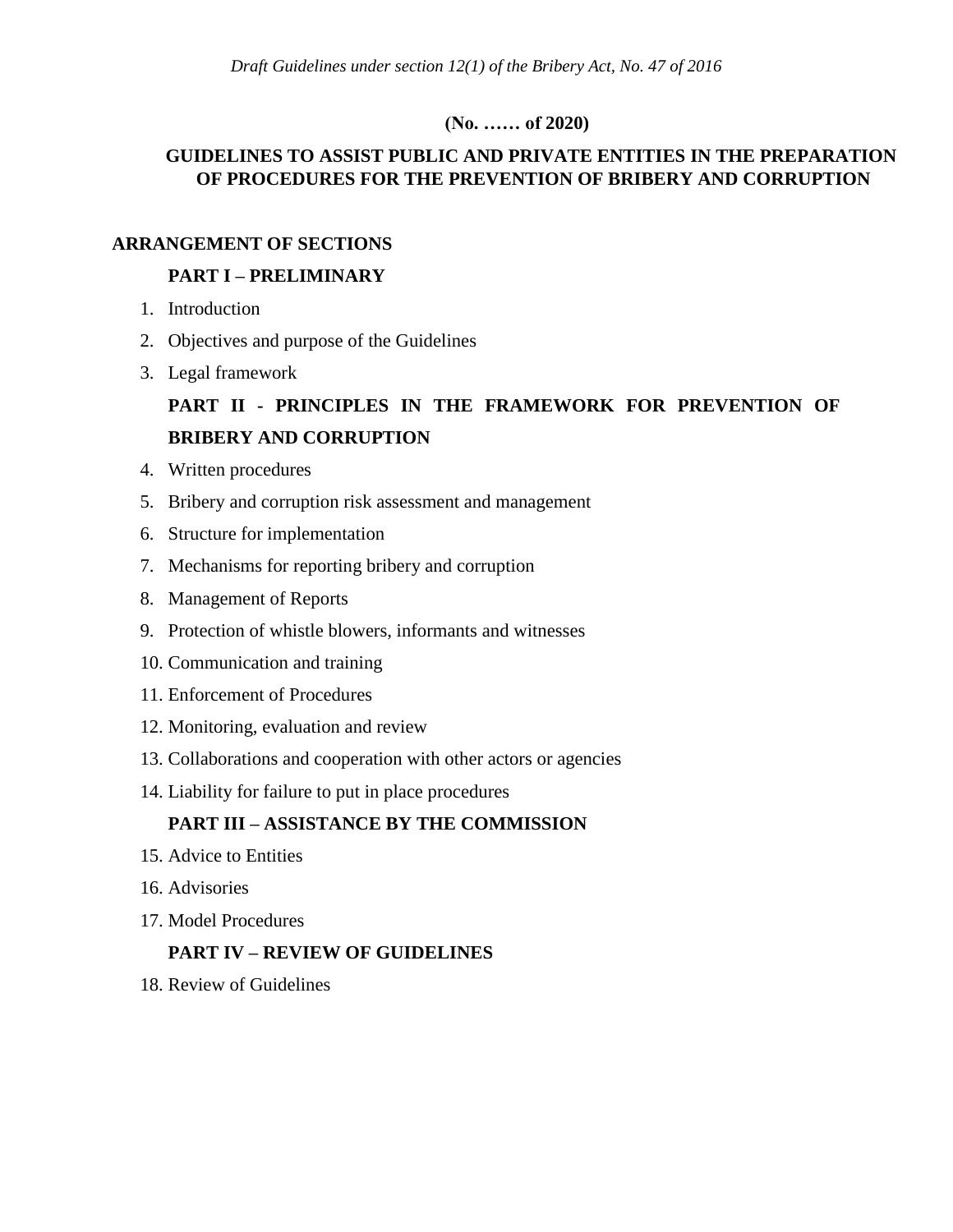# **GUIDELINES UNDER SECTION 12(1) OF THE BRIBERY ACT**

# **(No. …… of 2020)**

**IN EXERCISE** of the powers conferred by Section 12 (1) of the Bribery Act, 2016, the Cabinet Secretary in consultation with the Ethics and Anti-Corruption Commission issues the following Guidelines –

#### **GUIDELINES TO ASSIST PUBLIC AND PRIVATE ENTITIES IN THE PREPARATION OF PROCEDURES FOR THE PREVENTION OF BRIBERY AND CORRUPTION**

 $\mathbf{r}$ 

| <b>PART I - PRELIMINARIES</b>               |    |                                                                                                                                                                                                                                                                                                                                                                                                                                                                                                                                                                                                                                                                                            |
|---------------------------------------------|----|--------------------------------------------------------------------------------------------------------------------------------------------------------------------------------------------------------------------------------------------------------------------------------------------------------------------------------------------------------------------------------------------------------------------------------------------------------------------------------------------------------------------------------------------------------------------------------------------------------------------------------------------------------------------------------------------|
| Introduction                                |    | 1. Section 9(1) of the Bribery Act makes it mandatory for all public and<br>private entities to put in place procedures appropriate to their size, scale<br>and nature of operations, for the prevention of bribery and corruption.                                                                                                                                                                                                                                                                                                                                                                                                                                                        |
|                                             |    | Under section $9(2)$ it is a criminal offence for a private entity not to put<br>in place procedures for prevention of bribery and corruption. An entity<br>or its directors, senior officer or other responsible person shall be liable<br>on conviction to a fine not exceeding five million shillings, or to<br>imprisonment to a term not exceeding ten years or to both.                                                                                                                                                                                                                                                                                                              |
|                                             |    | Section 12(1) requires the Cabinet Secretary to, in consultation with the<br>Ethics and Anti-Corruption Commission (Commission) to publish<br>Guidelines to assist public and private entities in the preparation of<br>Procedures for the prevention of bribery and corruption.                                                                                                                                                                                                                                                                                                                                                                                                           |
|                                             |    | Pursuant to section $12(1)$ as read with $12(3)$ of the Act, the Cabinet<br>Secretary, in consultation with the Commission, publishes these<br>Guidelines to assist public and private entities to which the Bribery Act<br>applies establish appropriate procedures as required in the Act.                                                                                                                                                                                                                                                                                                                                                                                               |
| Objectives and purpose<br>of the Guidelines | 2. | The purpose of these Guidelines is to assist public and private entities<br>or any other person to prepare procedures for prevention of bribery and<br>corruption. The Guidelines should be read with the Bribery Act, 2016<br>and the regulations thereto.                                                                                                                                                                                                                                                                                                                                                                                                                                |
| Legal framework                             | 3. | The Bribery Act, No. 47 of 2016 came into force on 13th January 2017.<br>It is an Act of Parliament that was enacted to provide for the prevention,<br>investigation and punishment of bribery. The Act places obligations on<br>public and private entities to put in place procedures that are appropriate<br>to their size, scale and nature of operations, for prevention of bribery<br>and corruption. It is an offence for an entity to fail to put in place the<br>bribery and corruption prevention procedures as required under the Act.<br>Under section 2 of the Bribery Act corruption has the meaning assigned<br>to it in the Anti-Corruption and Economic Crimes Act, 2003. |
|                                             |    | The Commission is required under the Act to assist public and private<br>entities to develop and implement the procedures for prevention of<br>bribery and corruption. In addition, the Cabinet is required, Secretary in                                                                                                                                                                                                                                                                                                                                                                                                                                                                  |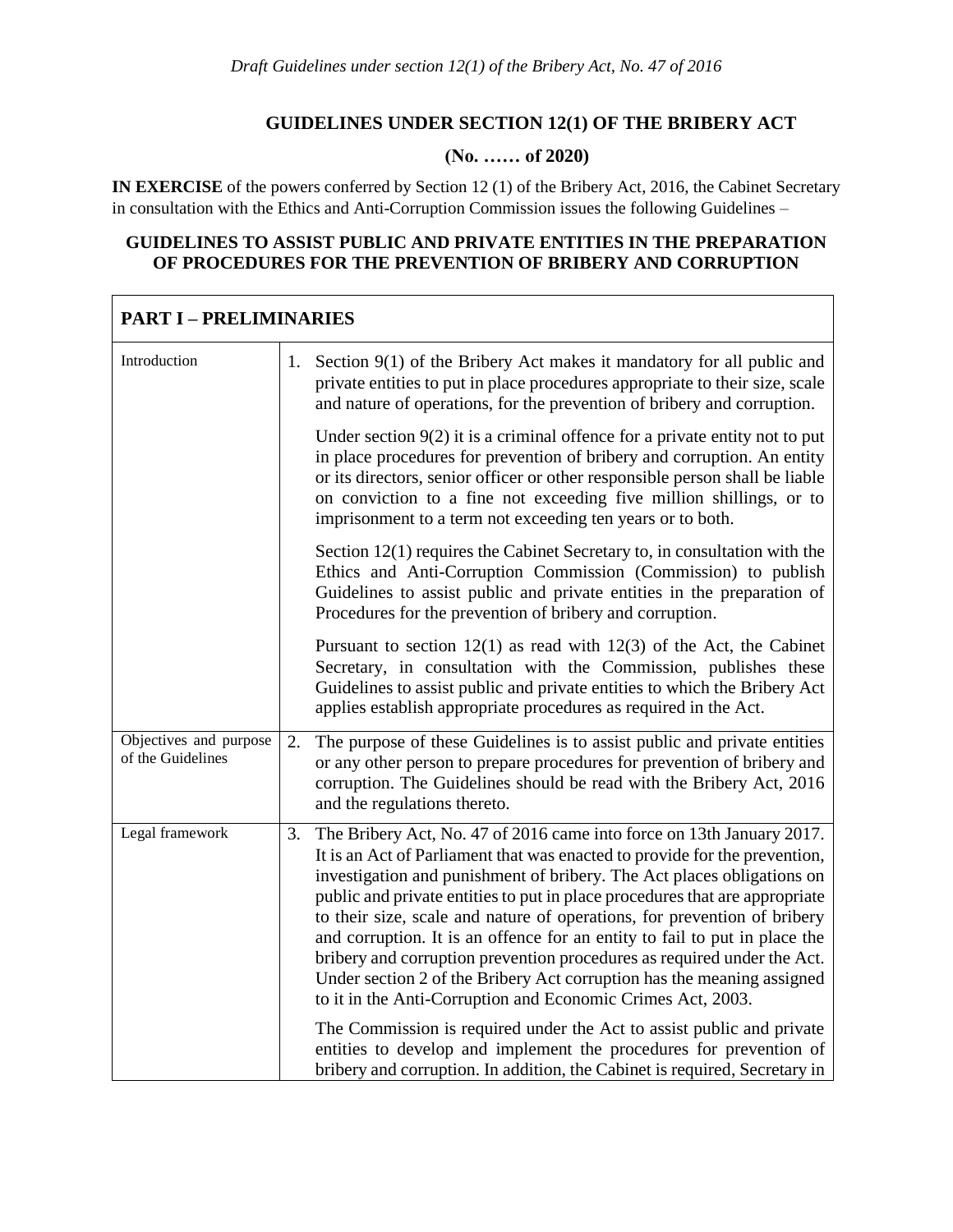| consultation with the Commission, to publish guidelines to assist private<br>and public entities in preparation of procedures required under the Act.                                                                                                                                                                                                                                                                                                                                                                                                                                                  |
|--------------------------------------------------------------------------------------------------------------------------------------------------------------------------------------------------------------------------------------------------------------------------------------------------------------------------------------------------------------------------------------------------------------------------------------------------------------------------------------------------------------------------------------------------------------------------------------------------------|
| Every state officer, public officer or a person holding a position of<br>authority in a private entity, is expected to report any knowledge or<br>suspicion of instances of bribery within a period of twenty-four (24)<br>hours, failure to which a person is deemed to have committed an<br>offence.                                                                                                                                                                                                                                                                                                 |
| The Act makes provisions for protection of whistle blowers, informants<br>and witnesses from any form of intimidation or harassment arising from<br>providing information to law enforcement or giving evidence in court.<br>A person that demotes, admonishes, dismisses from employment,<br>transfers to unfavourable working areas or otherwise harasses and<br>intimidates a whistle blower or a witness, will be guilty of an offence<br>and shall be liable upon conviction to a fine not exceeding one million<br>shillings or to imprisonment for a term not exceeding one year or to<br>both. |

# **PART II – GUIDING PRINCIPLES ON PROCEDURES FOR PREVENTION OF BRIBERY AND CORRUPTION**

| Written procedures                                          | 4. Procedures developed by entities in compliance with the Act shall be in<br>writing. The procedures shall be in English or Kiswahili language. An entity<br>may translate the procedures to any other language as may be appropriate<br>to its circumstances.                                                                       |
|-------------------------------------------------------------|---------------------------------------------------------------------------------------------------------------------------------------------------------------------------------------------------------------------------------------------------------------------------------------------------------------------------------------|
| Bribery and corruption<br>risk assessment and<br>management | 5. Public and private entities shall assess and map out bribery and<br>corruption risks in all their operational areas and develop a plan to mitigate<br>the identified risks. Corruption risk assessment shall include identification<br>and analysis of the bribery and corruption risks that an entity faces in its<br>operations. |
| Structure for<br>implementation                             | The procedures for prevention of bribery and corruption shall provide<br>6.<br>for an implementation structure or arrangement, which should mirror the<br>size, scale and nature of operations of the entity and the risks as identified.                                                                                             |
|                                                             | The implementation structure or arrangement shall –                                                                                                                                                                                                                                                                                   |
|                                                             | 1. Ensure that there is commitment from the top leadership of the<br>entity;                                                                                                                                                                                                                                                          |
|                                                             | Ensure involvement of employees of all cadres in the entity;<br>2.                                                                                                                                                                                                                                                                    |
|                                                             | 3.<br>Where appropriate, incorporate membership from external<br>stakeholders of the entity;                                                                                                                                                                                                                                          |
|                                                             | 4. Designate a senior officer or any person acting in such capacity,<br>who shall be responsible for overseeing the implementation of the<br>procedures for the prevention of bribery and corruption in an entity.                                                                                                                    |
|                                                             | 5. Ensure that necessary resources for implementation are provided.                                                                                                                                                                                                                                                                   |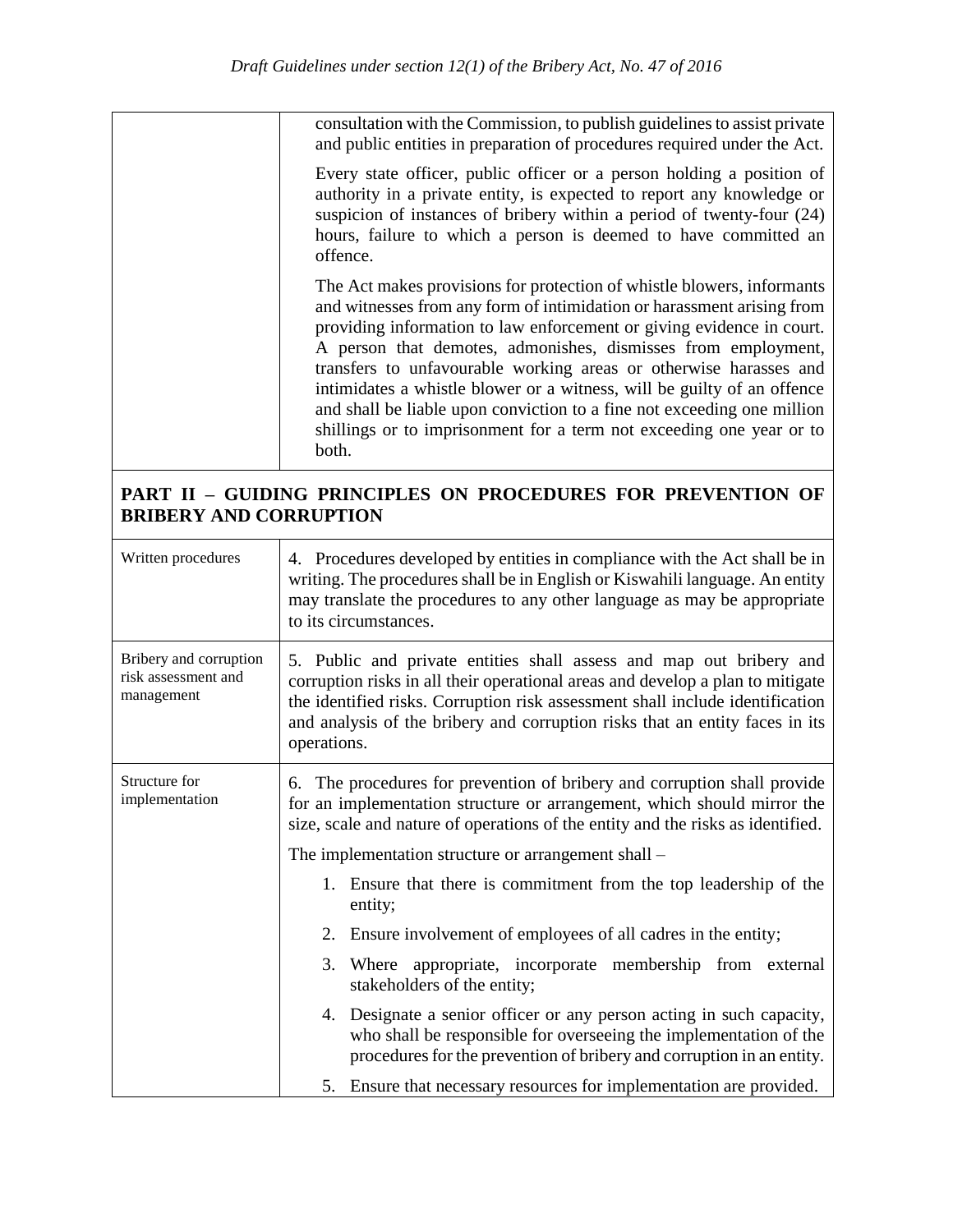| Mechanisms for<br>reporting bribery and<br>corruption | 7. The procedures shall provide for sufficient mechanisms that facilitate<br>efficient and effective reporting of bribery and corruption incidences<br>internally within the entity and to the Commission. The mechanisms shall<br>facilitate-         |  |  |  |
|-------------------------------------------------------|--------------------------------------------------------------------------------------------------------------------------------------------------------------------------------------------------------------------------------------------------------|--|--|--|
|                                                       | 1.<br>Timely reporting;                                                                                                                                                                                                                                |  |  |  |
|                                                       | 2.<br>Access to reporting channels;                                                                                                                                                                                                                    |  |  |  |
|                                                       | 3.<br>Confidentiality;                                                                                                                                                                                                                                 |  |  |  |
|                                                       | Prompt action;<br>4.                                                                                                                                                                                                                                   |  |  |  |
|                                                       | 5.<br>Protection of whistle blowers, informants and witnesses;                                                                                                                                                                                         |  |  |  |
|                                                       | Feedback.<br>6.                                                                                                                                                                                                                                        |  |  |  |
| <b>Management of Reports</b>                          | 8. The Procedures shall provide for; receiving, recording, processing and<br>disseminating reports for appropriate action and feedback. The Procedures<br>shall take into account fair administrative action.                                          |  |  |  |
| Protection of whistle<br>blowers, informants and      | The Procedures shall provide effective measures for protection of<br>9.<br>whistle blowers, informants and witnesses, including-                                                                                                                       |  |  |  |
| witnesses                                             | 1. Maintaining confidentiality on; identity, details of the report and<br>source of information;                                                                                                                                                       |  |  |  |
|                                                       | 2. Establishing reporting channels for informants or whistleblowers<br>who have suffered reprisal owing to report or information they<br>provided on bribery or corruption;                                                                            |  |  |  |
|                                                       | Taking appropriate action on reports of retribution<br>3.<br>or<br>victimization of informants, witnesses and whistleblowers;                                                                                                                          |  |  |  |
|                                                       | Instituting protection measures under the Witness Protection Act<br>4.<br>and regulations.                                                                                                                                                             |  |  |  |
| Communication and<br>training                         | 10. The procedures shall provide for effective communication, training,<br>awareness creation and dissemination to internal and external stakeholders<br>on the bribery and corruption prevention measures put in place by the entity.                 |  |  |  |
| Enforcement of<br>Procedures                          | 11. The procedures shall designate the person or persons in authority<br>responsible for setting up an enforcement structure. The structure so<br>established shall be proportionate to the scale, size and nature of the<br>operations of the entity. |  |  |  |
|                                                       | The procedures shall provide for appropriate action for violation of<br>the<br>law, regulations and procedures in relation to prevention of<br>bribery and<br>corruption in the entity.                                                                |  |  |  |
| Monitoring, evaluation<br>and review                  | 12. The procedures shall include appropriate measures for monitoring,<br>evaluating and reviewing the effectiveness of the procedures, identification<br>of emerging risks and making improvements where<br>necessary.                                 |  |  |  |